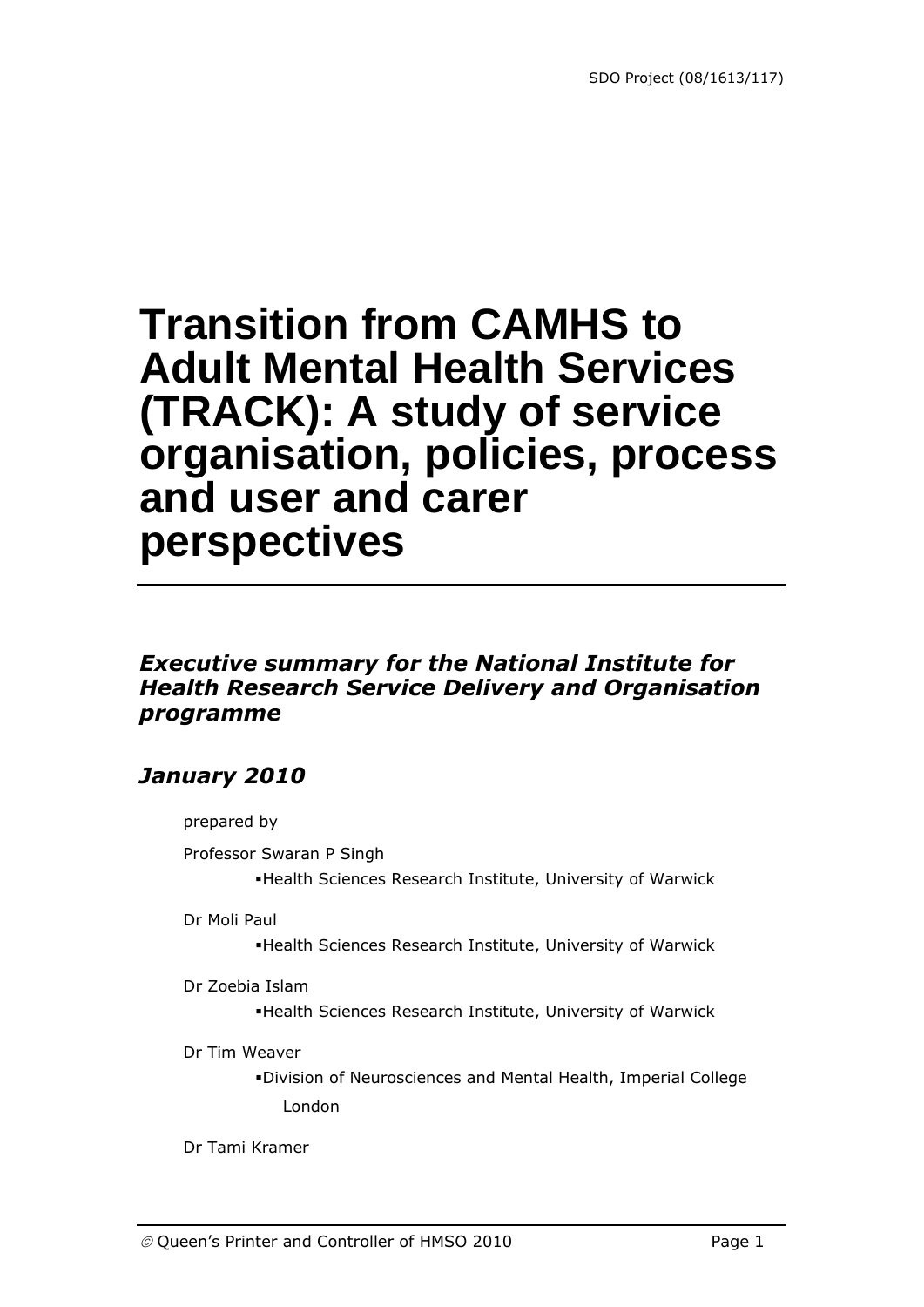Division of Neurosciences and Mental Health, Imperial College London

Professor Susan McLaren

Faculty of Health and Social Care, London South Bank University

Dr Ruth Belling

Faculty of Health and Social Care, London South Bank University

- Dr Tamsin Ford Child Health, Peninsula College of Medicine and Dentistry
- Ms Sarah White

Division of Mental Health, St. George's, University of London

Ms Kimberly Hovish

Division of Mental Health, St. George's, University of London

Ms Kath Harley

Division of Mental Health, St. George's, University of London

TRACK Project Steering Committee members: Dr Navina Evans, Dr Dan Hayes, Dr Bob Jezzard, Dr Anne Rourke, Dr Morris Zwi

Address for correspondence Professor Swaran P Singh Health Sciences Research Institute Warwick Medical School Gibbett Hill Campus University of Warwick Coventry CV4 7AL E-mail: S.P.Singh@warwick.ac.uk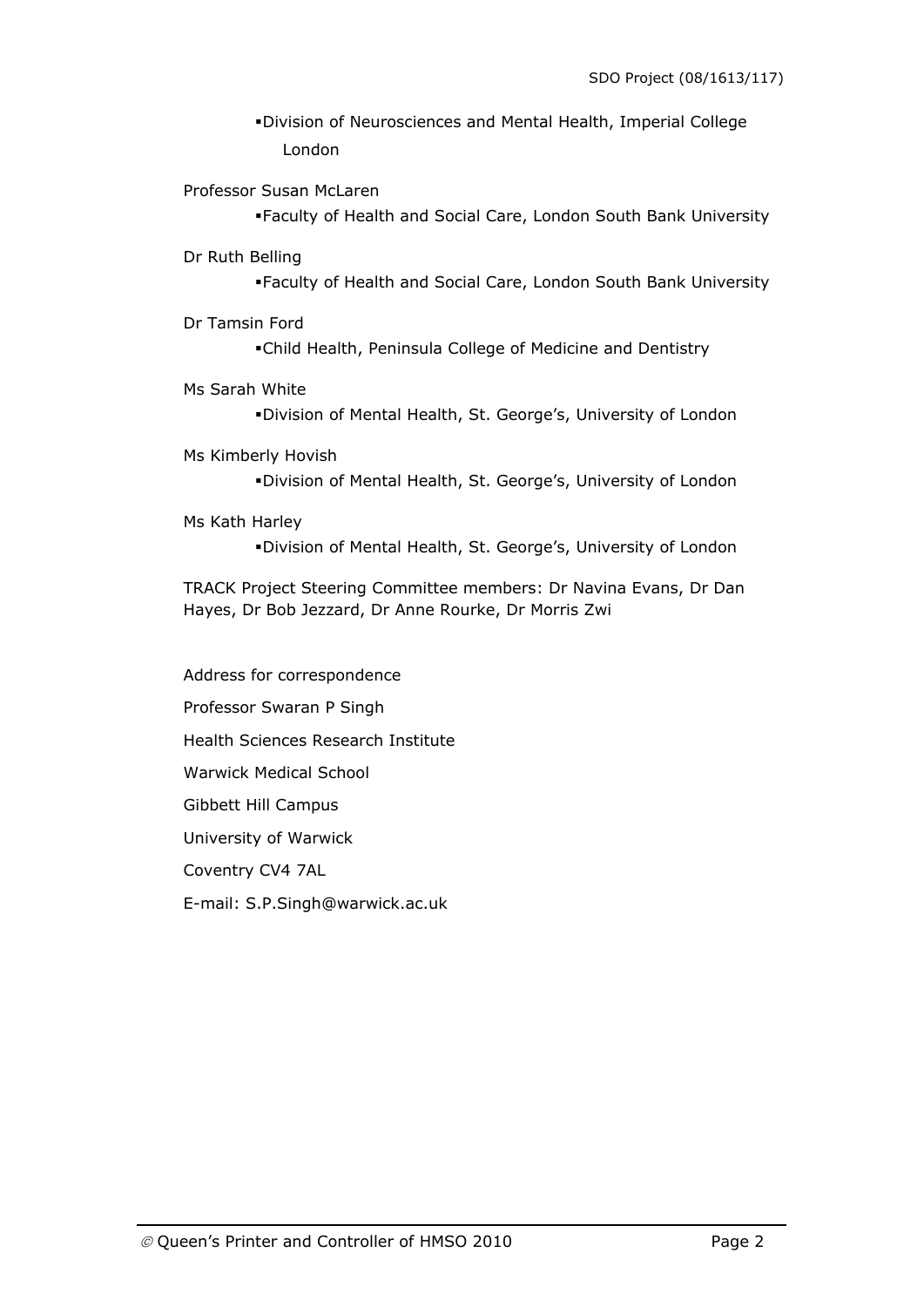## *Executive Summary*

## Background

Many young people with mental health problems experience transfer of care (transition) from child and adolescent mental health services (CAMHS) to adult mental health services (AMHS). Problems in transition disrupt continuity of care. There are currently no UK studies that have specifically explored the process of transition from either a service or a user/carer perspective.

### Aims

The TRACK study aimed to:

(a) identify factors that facilitate or impede effective transition of patients from CAMHS to AMHS and

(b) make recommendations about the configuration and delivery of services that will promote good continuity of care.

## About this study

Stage 1: Mapping CAMHS services and auditing transition policies in six trusts in Greater London and West Midlands.

Stage 2: Tracking the pathways and outcomes of all users who crossed transition boundary in a given year.

Stage 3: Diagnostic analysis across health services and voluntary sector using semi-structured interviews

Stage 4: Qualitative interviews with a sub-sample of service-users, carers and care co-ordinators.

## Key findings

#### **Stage 1**

There were 14 active protocols in the study areas (13 in Greater London, 1 in West Midlands).

Age-based transition boundaries varied from 16 years to 21 and over, 18 being modal value.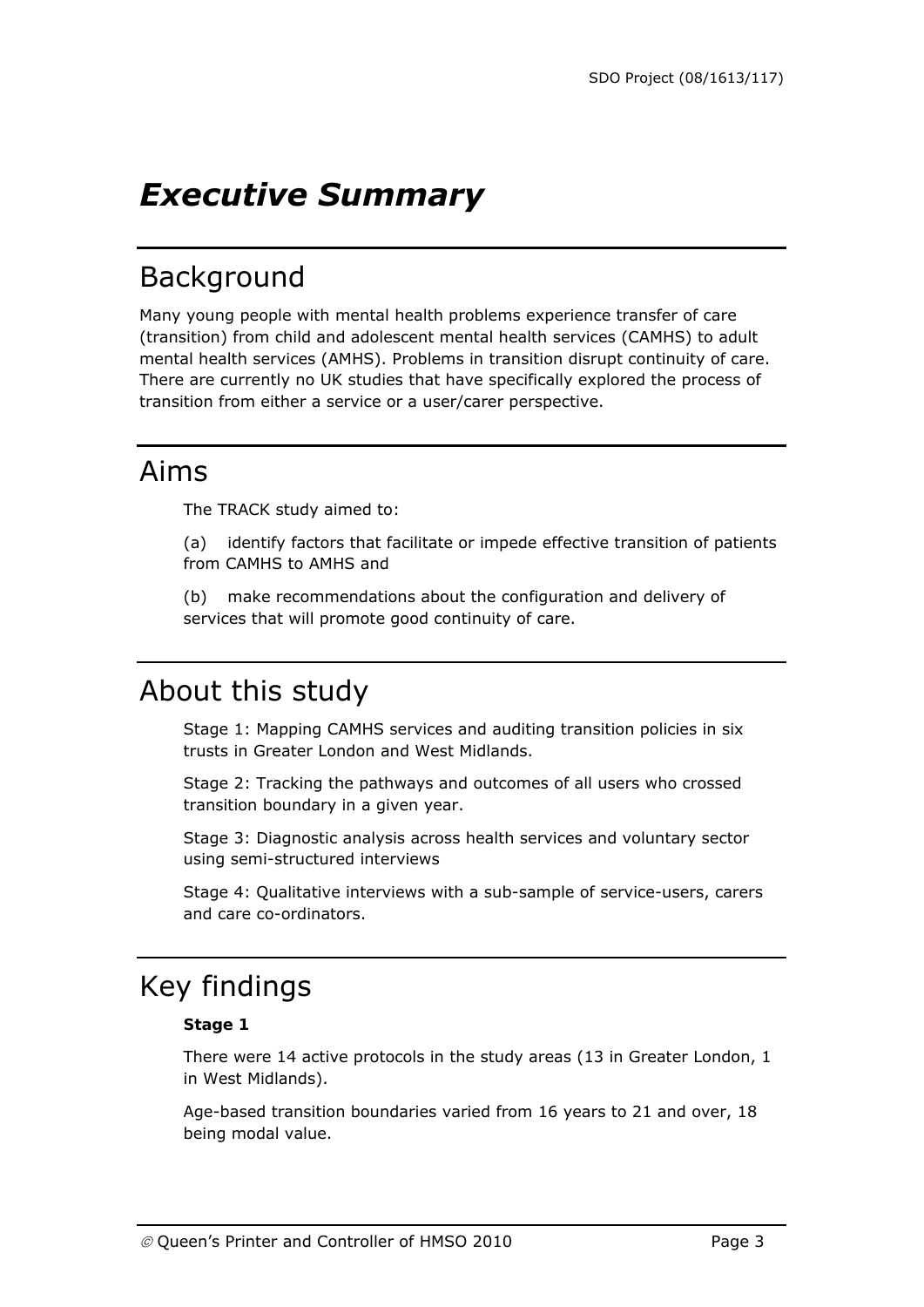Protocols were based on policy documents, but differed on practical aspects of transition.

Most protocols identified the service users as central to the transition process; none specified ways of preparing them for transition.

Three-quarters of the protocols had no provision for ensuring continuity of care for cases not accepted by AMHS.

### **Stage 2**

Of the 154 cases who crossed the transition boundary, 90 were actual referrals i.e. they made a transition to AMHS, and 64 were potential referrals i.e. were either not referred to AMHS or not accepted by AMHS.

Over four fifths of the entire group were thought suitable by CAMHS for transition to AMHS. However, a third (n=52) were not referred at all to AMHS.

AMHS accepted 93% of all referrals from CAMHS, despite a widespread CAMHS perception that AMHS do not accept referrals.

Those with neurodevelopmental disorders (ADHD, autistic spectrum disorder), emotional/neurotic disorder or emerging personality disorder were most likely to fall through the CAMHS-AMHS gap.

A fifth of cases accepted by AMHS were discharged without being seen.

Those with a severe and enduring mental illness, a hospital admission and on medication were most likely to make a transition to AMHS.

Actual referrals were significantly more likely to have attended CAMHS with their parents.

Less than 4% of those accepted by AMHS experienced an optimal transition as defined by at least one transition planning meeting, a period of joint working between CAMHS and AMHS, good information transfer and being engaged with AMHS 3 months following transition.

#### **Stage 3**

Perceptions of CAMHS and AMHS differed; the former were described as more person-centred, holistic and family-oriented; the latter medicationfocussed and crisis-oriented.

Facilitators for transition were dedicated transition posts, joint working, early communication and greater involvement of carers.

Barriers for transition were variability in eligibility criteria and thresholds between AMHS & CAMHS, communication problems, lack of confidence among AMHS staff on managing young people, lack of understanding and clarity about services, high staff caseloads, lengthy waiting lists, lack of inpatient facilities and limited services for neurodevelopmental disorders.

#### **Stage 4**

Participants described three preparatory mechanisms for transition: transfer planning meetings, joint working and good information transfer. Few users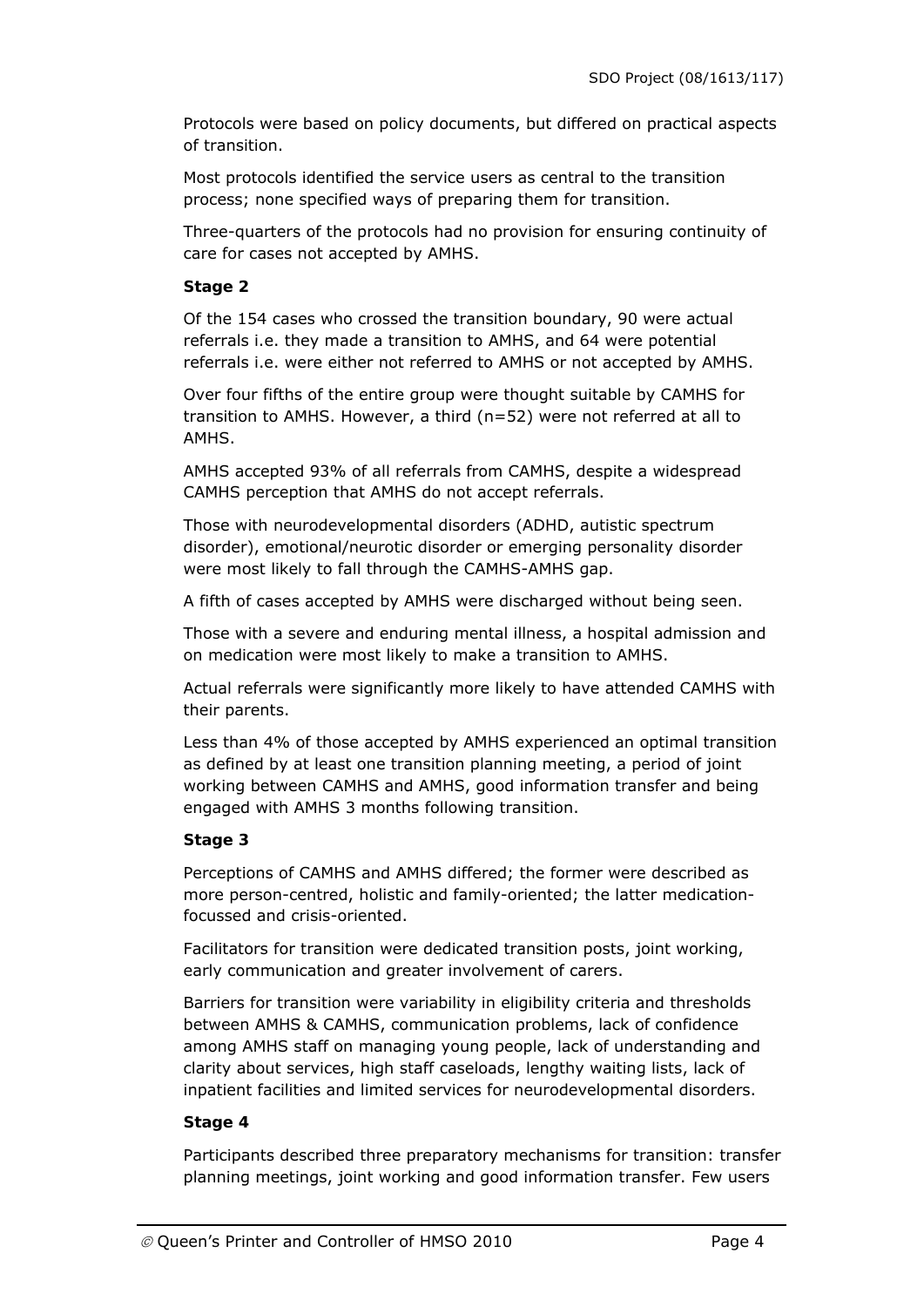had experienced these in practice, and those that had viewed these as positive.

Most young people preferred not having their parents involved in their care with AMHS, while parents wanted greater involvement.

Following transition to AMHS, most users stayed engaged and reported improvement in their mental health.

#### **Key methodological issues:**

Recruitment was difficult at all sites. Clinicians, even while appearing enthusiastic, did not participate as expected.

IT systems were poor quality and unable to provide reliable clinical information.

### Conclusions

For the vast majority of service users, transition from CAMHS to AMHS is poorly planned, poorly executed and poorly experienced.

Mutual misperceptions among clinicians contribute to pre-existing ideological, practical and structural barriers between CAMHS and AMHS.

Even where protocols exist, there is a policy-practice gap.

Many young people with ongoing mental health need fall through the gap between CAMHS & AMHS; especially those with neurodevelopmental, emotional or personality disorders. Neither CAMHS nor AMHS appear to accept responsibility for the health and welfare of this group. Their outcomes are not known and should be a serious cause for concern.

Even among those who cross the gap, very few experience optimal transition. Basic principles of good practice appear not to be implemented.

Early and substantial service improvement is needed, much of which can occur by improved liaison, collaboration, communication and joint working between CAMHS and AMHS.

Dedicated youth mental health services can overcome traditional CAMHS-AMHS barriers but require substantial new resources.

Future research should evaluate different models of transitional care.